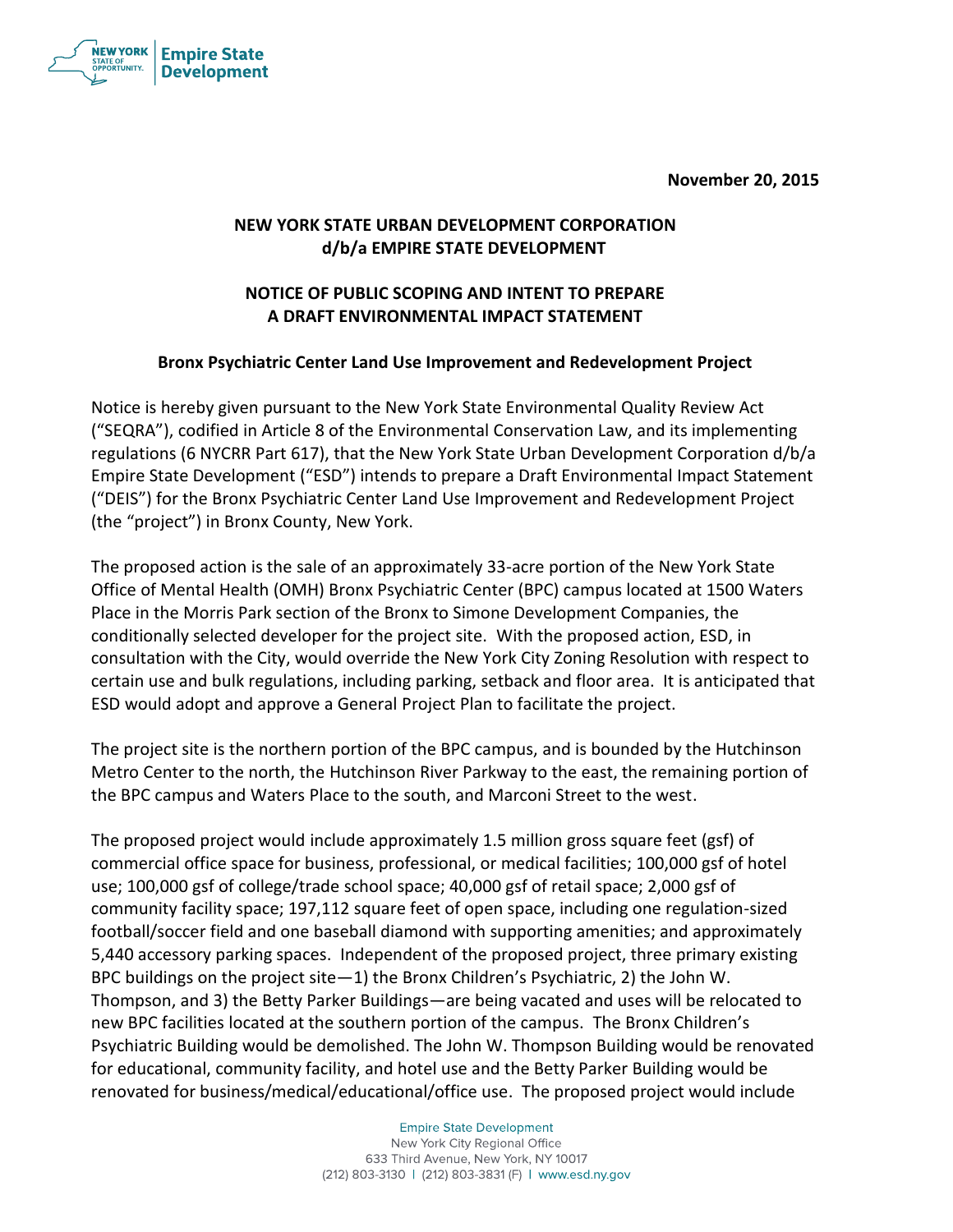

four new, approximately 13-story, 250,000 square foot buildings for office use, and a twobuilding retail plaza. The proposed project would remove the three existing ball fields currently located on the project site, but would replace them with the new recreational uses described above.

Construction of the proposed project is expected to occur in two phases over a period of approximately 10 years. Phase I is expected to be complete in 2021, with the full build out of Phase II expected in 2026. Phase I would include a total of approximately 1,242,000 gsf of development, 197,112 square feet of open space and 4,115 parking spaces. Phase II would include approximately 500,000 gsf of development and 1,325 parking spaces.

ESD has determined the proposed project to be a Type I action per SEQRA, which requires a determination of significance. ESD has prepared a Full Environmental Assessment Form ("FEAF") for the proposed action and determined that the proposed project could have the potential to result in significant adverse environmental impacts, and therefore a Draft Environmental Impact Statement ("DEIS") is to be prepared to assess the impact(s), along with possible mitigation, as well as to explore alternatives that may reduce potential significant adverse impacts.

A public scoping meeting has been scheduled to obtain comments on the draft scope of analysis for the DEIS, which is attached to this notice. The meeting will be held on December 7, 2015 from 4:00 PM to 7:00 PM at the Herbert H. Lehman High School, Auditorium, 3000 E. Tremont Avenue, Bronx, New York 10461**.** 

Copies of the draft scope of analysis may be obtained from ESD's website at [http://esd.ny.gov/PublicMeetings\\_Notices.html](http://esd.ny.gov/PublicMeetings_Notices.html) under the Public Notices section or may be requested through the contact below.

Comments on the draft scope of analysis may be presented at the public scoping meeting or submitted in writing to: Jennifer Rivera, Empire State Development, 622 Third Avenue, New York, NY 10017, or by email: [BronxPsych@esd.ny.gov.](mailto:BronxPsych@esd.ny.gov) Written comments on the draft scope of analysis will be accepted until 5:00 PM on December 22, 2015.

Part 617 allows thirty (30) days from the date of this notice for consent or challenge of this lead agency designation. If no objections are made within thirty (30) days from the mailing of this notice, it will be assumed that the involved and potentially involved agencies concur that ESD serve as lead agency for the environmental review of the proposed action.